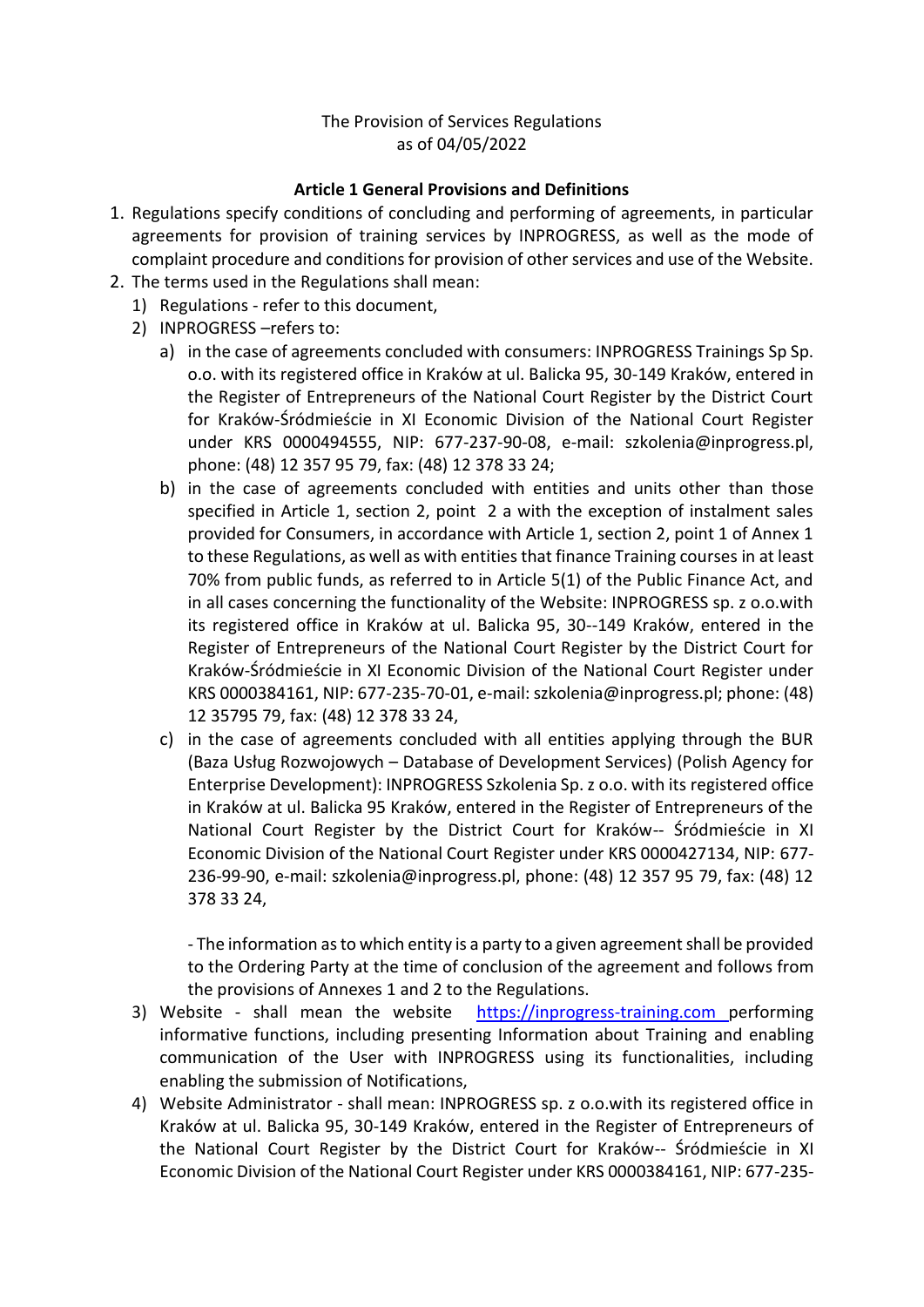70-01, e-mail: szkolenia@inprogress.pl; phone: (48) 12 357 95 79, fax: (48) 12 378 33 24,

- 5) User shall mean an individual, legal person or organisational unit without legal personality that uses the Website,
- 6) Training -shall mean a training service delivered as Open Training or as Closed Training, whereby Open Training - shall mean Training that may be commissioned by any Ordering Party within or outside the Website, and Closed Training - shall mean Training provided for the benefit of a group of Participants at the separate request of the Ordering Party; the provisions of these Regulations referring to the concept of Training shall apply to both Open and Closed Training, unless expressly indicated otherwise; the provisions of the Regulations that refer to the concept of a Training apply to Training ordered outside the Website; in cases indicated in the Website or the Offer the Training includes an Examination; the Training may be conducted as a Classroom Training or as an Online Training The provisions of these Regulations that refer to the concept of Training shall apply to both classroom and online Training, unless the Regulations provide otherwise, Training shall not include materials made available free of charge for information purposes through the Website, even if access to them requires registration or personal information,
- 7) Ordering Party shall mean a natural person, legal person or organisational unit without legal personality registering a person or persons (themselves or third parties) to participate in the Training,
- 8) Participant refers to a person taking part in a Training or an Examination,
- 9) Consumer refers to a User, Participant or Ordering Party who is a natural person and who uses the Website or orders a Training which is not directly related to economic or professional activity conducted thereby,
- 10) Enquiry -shall mean an enquiry for a Closed Training, Open Training or for an Offer sent to INPROGRESS in any form,
- 11) Application shall mean the declaration of will of the Ordering Party submitted via the Website and its functionalities, or in writing, orally or by e-mail or fax, in which the Ordering Party declares that it is registering itself or third parties for a Training or ordering additional services or training materials,
- 12) Order Form shall mean a document according to the template provided or agreed by INPROGRESS, completed by the Ordering Party and signed by persons authorised to incur liabilities on behalf of the Ordering Party, constituting the basis for the Application,
- 13) Application Confirmation means an e-mail message sent to the Ordering Party constituting a confirmation of receipt of the Application by INPROGRESS, which, however, shall not yet constitute an Agreement on provision of training services,
- 14) Training Confirmation shall mean the message sent together with the agenda of the Training and the date of Training to the Ordering Party or the Participant by the INPROGRESS employee as a confirmation of the acceptance of the Training, additional services or the order for training materials; Open Training Confirmation is made in an electronic form, and Closed Training Confirmation is made in an electronic or other form, agreed with the Ordering Party,
- 15) Offer shall mean a document in which INPROGRESS proposes the scope and the terms of a Closed Training, which, however, shall not constitute an offer within the meaning of the Civil Code,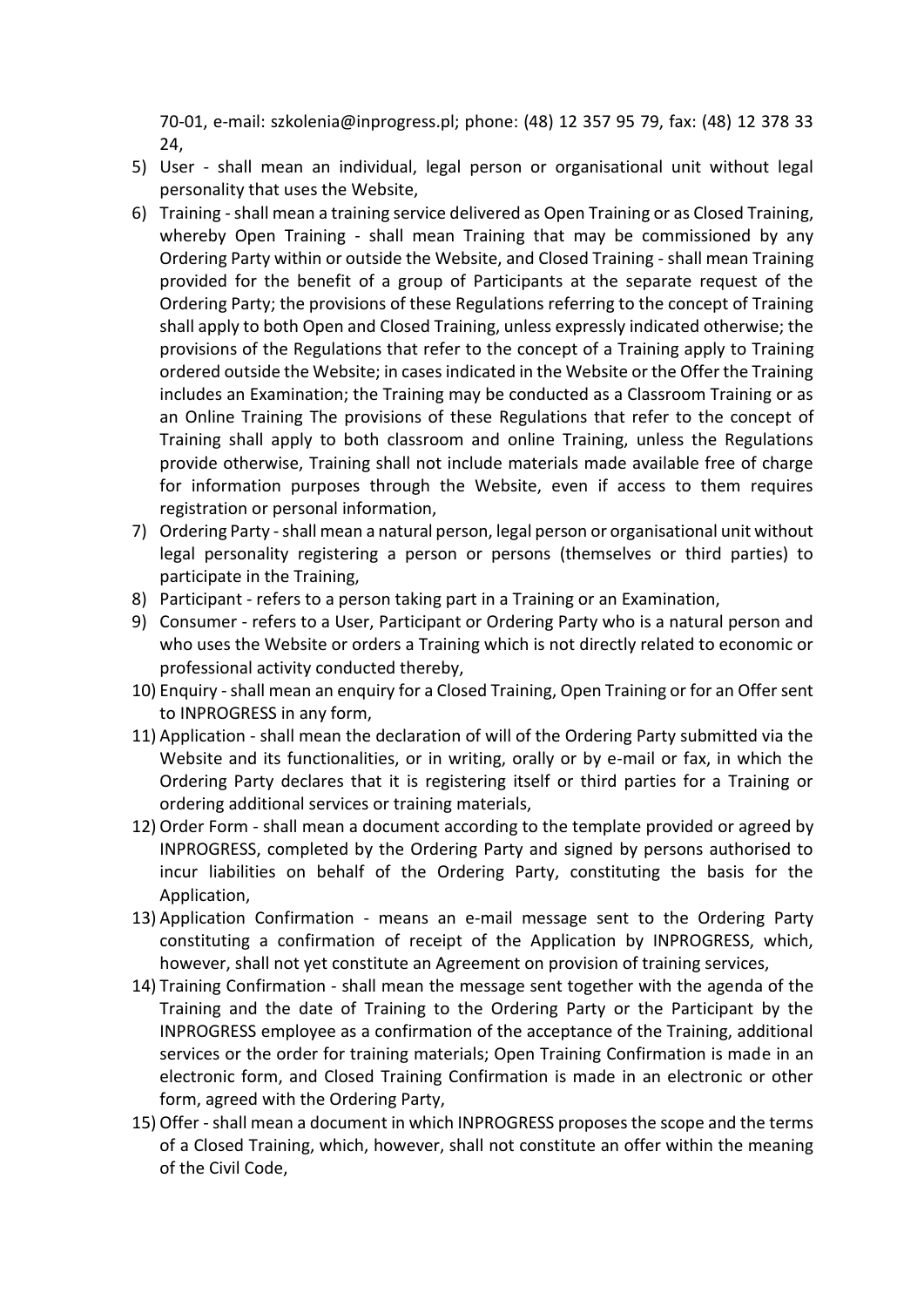- 16) Training Information shall mean the data on Open Training placed on the Website; Training Information shall not constitute an Offer within the meaning of these Regulations, nor an offer within the meaning of the Civil Code,
- 17) Agreement for the provision of training services shall mean an agreement in the meaning of the Civil Code specifying the terms and conditions of the Training (in particular, the subject of the Training, place and date of the Training, the amount of payment for the Training) recorded in a document or documents; the terms of the Agreement for the provision of training services are expressed in the Regulations, the Application, the Application Confirmation and the Training Confirmation, and may be expressed in other documents, e.g. in electronic correspondence,
- 18) Supplemental Agreement shall mean an order for hard-copy training materials with shipping, a textbook, or a retake of an Examination, recorded in a document or documents and accompanying the Agreement for the provision of training services; with the exception of the provisions of Annex 1 to these Regulations, whenever in these Regulations, the Agreement for the provision of training services shall be construed as a Supplemental Agreement; the provisions on the Agreement for the provision of training services shall apply accordingly to orders for training materials or the textbook that do not accompany the Agreement for the provision of training services,
- 19) Training Completion Certificate shall mean a document confirming participation in in Training, which the Participant receives after completing the Training (in case of Training from PeopleCert portfolio the document called " Certification", in case of other Training provided by INPROGRESS the document called " Certificate"),
- 20) Examination means examination services offered as part of the Training, and in cases indicated in the Website or the Offer also a service offered outside the Training.

# **Article 2 Conclusion and performance of agreements for the provision of training services**

- 1. The conclusion of the Agreement for the provision of training services shall take place upon the Training Confirmation in connection with the Application or the organisation of the Training. Conclusion of the Agreement for provision of training services may be preceded by sending an Enquiry, Application, Order Form, Offer or arrangements between the Ordering Party and INPROGRESS on the terms and conditions of the Training.
- 2. Providing personal data of the Ordering Party and Participants is voluntary, however, it is a condition for concluding and performing the Agreement for the provision of training services.
- 3. Trainings are implemented by trainers selected by INPROGRESS according to the training programme and detailed agenda. A detailed agenda for the Open Training shall be sent to the Ordering Party or Participant at least 5 days before the date of the Open Training (unless the Agreement for the provision of training services is concluded afterwards). Any change to the agenda shall not constitute an amendment to the Agreement and may take place at the request of all Participants of the Training, or at the initiative of the trainer conducting the Training in order to increase the effectiveness of the Training or to better adapt it to the needs of the training group.
- 4. If the Training Programme provides for training materials (e.g. a textbook) the Participant shall receive the training materials after the Ordering Party has paid all fees in accordance with the Agreement for the provision of training services.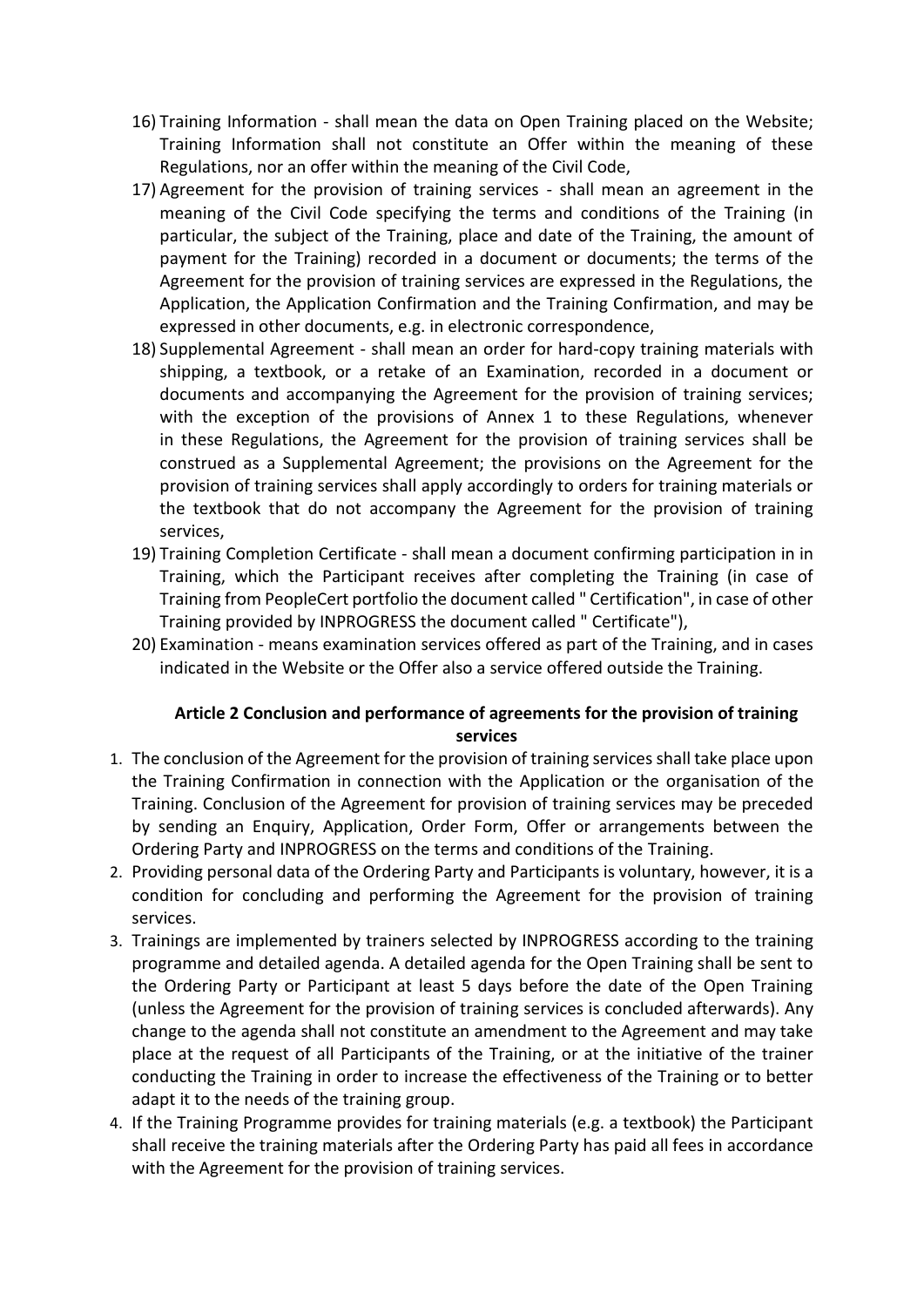- 5. In exceptional situations concerning non-availability of previously selected trainer or training place, INPROGRESS may propose a change of the Training place, its schedule, date and trainer, which shall take place without prejudice to the rights of the Consumer. Changes may not concern: the Training programme, the number of hours of the Training, the price of the Training or other essential elements of the Agreement for the provision of training services.
- 6. Upon completion of the Training, the Participant shall receive a Training Completion Certificate.

In the case of Trainings purchased with an Examination or Examinations, the Participant shall receive the certificate within 6 weeks of the date of the Examination, subject to a positive result in the Examination and the payment of all fees by the Ordering Party in accordance with the Agreement for the provision of training services.

7. The Agreement for the provision of training services shall be implemented by INPROGRESS, including its employees, as well as collaborators and subcontractors, for the actions and omissions of which INPROGRESS is liable as for its own.

#### **Article 3 Protection of training materials and other data**

- 1. The training materials and the textbook provided to the Ordering Party or the Participants shall constitute works within the meaning of the Act on Copyright and Related Rights. Transfer of training materials or textbook by INPROGRESS shall not constitute transfer of copyrights or the granting of any license to use of training materials or textbook. The use of training materials or the textbook in a broader scope than specified in the provisions on the permitted use of protected works requires the separate consent of the rightholder. The provision of training materials or a textbook gives the right to use the training materials and the textbook for the Training or Examination. The use of the right of quotation shall be subject to the provision of information on the author and the source of the training materials and the textbook.
- 2. INPROGRESS informs that 1) use by Participants of personal data of other Participants shall require consent of interested persons, 2) data disclosed by Participants constituting company secret shall be protected and their further use shall require consent of interested persons and 3) information, data and training materials provided to Participants by INPROGRESS shall be protected, and their use for purposes other than those covered by the agreement on provision of training services shall require consent of INPROGRESS.
- 3. All content included in the Website belongs to INPROGRESS and is protected by copyright.
- 4. PRINCE2®, PRINCE2 Agile®, MSP®, MoP®, P3O®, P3M3®, ITIL®, M o R®, MoV® are registered trademarks owned by AXELOS Limited and used with permission by AXELOS. All rights reserved. Swirl logo™ is a trademark owned by AXELOS Limited. COBIT® is a registered trademark belonging to ISACA®. The COBIT 5 logo is a registered trademark owned by ISACA®. APMG-International Agile Project Management, Agile Business Analysis, Change Management, Facilitation, Change Analyst, Swirl Device logo are trademarks of APM Group Ltd. AgilePM®, AgileBA®, DSDM and Atern are registered trademarks of Agile Business Consortium Limited in the UK. All rights reserved. SAFe® is a registered trademark owned by Scaled Agile, Inc., DTMethod® is a registered trademark owned by INPROGRESS Sp. z o.o.

PMI®, PMBOK®, PMP®, CAPM®, PMI-ACP® are registered trademarks or trademarks of the Project Management Institute. IREB®, CPRE® are registered trademarks of the International